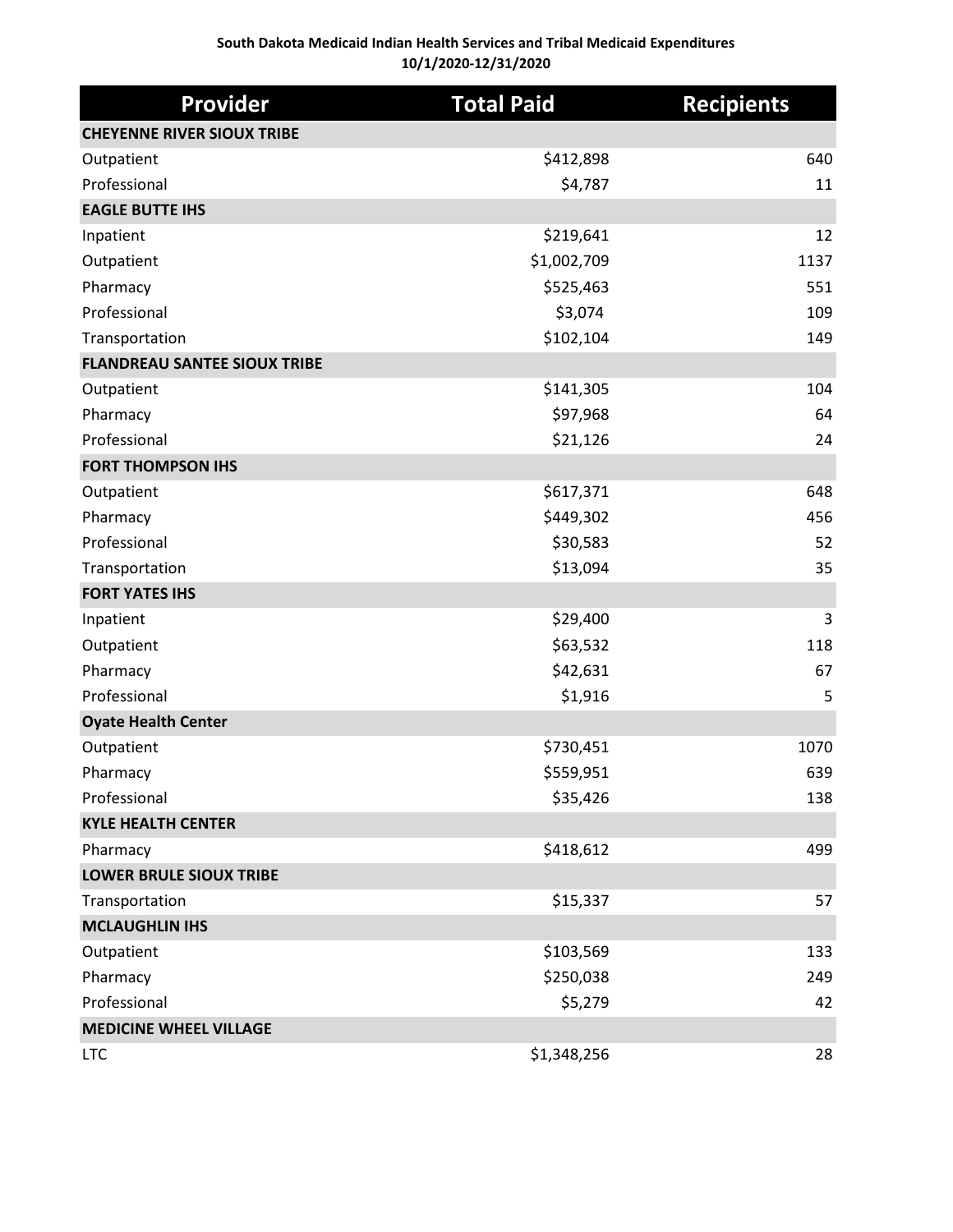### **South Dakota Medicaid Indian Health Services and Tribal Medicaid Expenditures 10/1/2020-12/31/2020**

| <b>Provider</b>                   | <b>Total Paid</b> | <b>Recipients</b> |
|-----------------------------------|-------------------|-------------------|
| <b>OGALAL SIOUX TRIBE</b>         |                   |                   |
| Professional                      | \$188,247         | 194               |
| Transportation                    | \$96,077          | 306               |
| <b>LOWER BRULE IHS</b>            |                   |                   |
| Outpatient                        | \$222,735         | 281               |
| Pharmacy                          | \$188,247         | 215               |
| Professional                      | \$547             | 17                |
| <b>PINE RIDGE IHS</b>             |                   |                   |
| Outpatient                        | \$2,186,935       | 2705              |
| Pharmacy                          | \$1,433,647       | 1492              |
| Professional                      | \$50,364          | 246               |
| <b>RAPID CITY IHS</b>             |                   |                   |
| Outpatient                        | \$224,677         | 317               |
| Pharmacy                          | \$239,979         | 223               |
| Professional                      | \$9,686           | 78                |
| <b>ROSEBUD HEALTH CARE SYSTEM</b> |                   |                   |
| <b>LTC</b>                        | \$834,091         | 34                |
| <b>ROSEBUD IHS</b>                |                   |                   |
| Inpatient                         | \$110,250         | 10                |
| Outpatient                        | \$1,100,562       | 1559              |
| Pharmacy                          | \$995,362         | 1042              |
| Professional                      | \$201,279         | 525               |
| <b>ROSEBUD SIOUX TRIBE</b>        |                   |                   |
| Transportation                    | \$198,212         | 407               |
| <b>WAGNER IHS</b>                 |                   |                   |
| Outpatient                        | \$392,780         | 504               |
| Pharmacy                          | \$311,350         | 331               |
| Professional                      | \$12,933          | 27                |
| Transportation                    | \$234             | 28                |
| <b>WANBLEE IHS</b>                |                   |                   |
| Outpatient                        | \$193,744         | 259               |
| Pharmacy                          | \$193,516         | 198               |
| Professional                      | \$14,637          | 45                |
| <b>WOODROW WILSON KEEBLE IHS</b>  |                   |                   |
| Outpatient                        | \$390,729         | 504               |
| Pharmacy                          | \$324,443         | 343               |
| Professional                      | \$53,988          | 148               |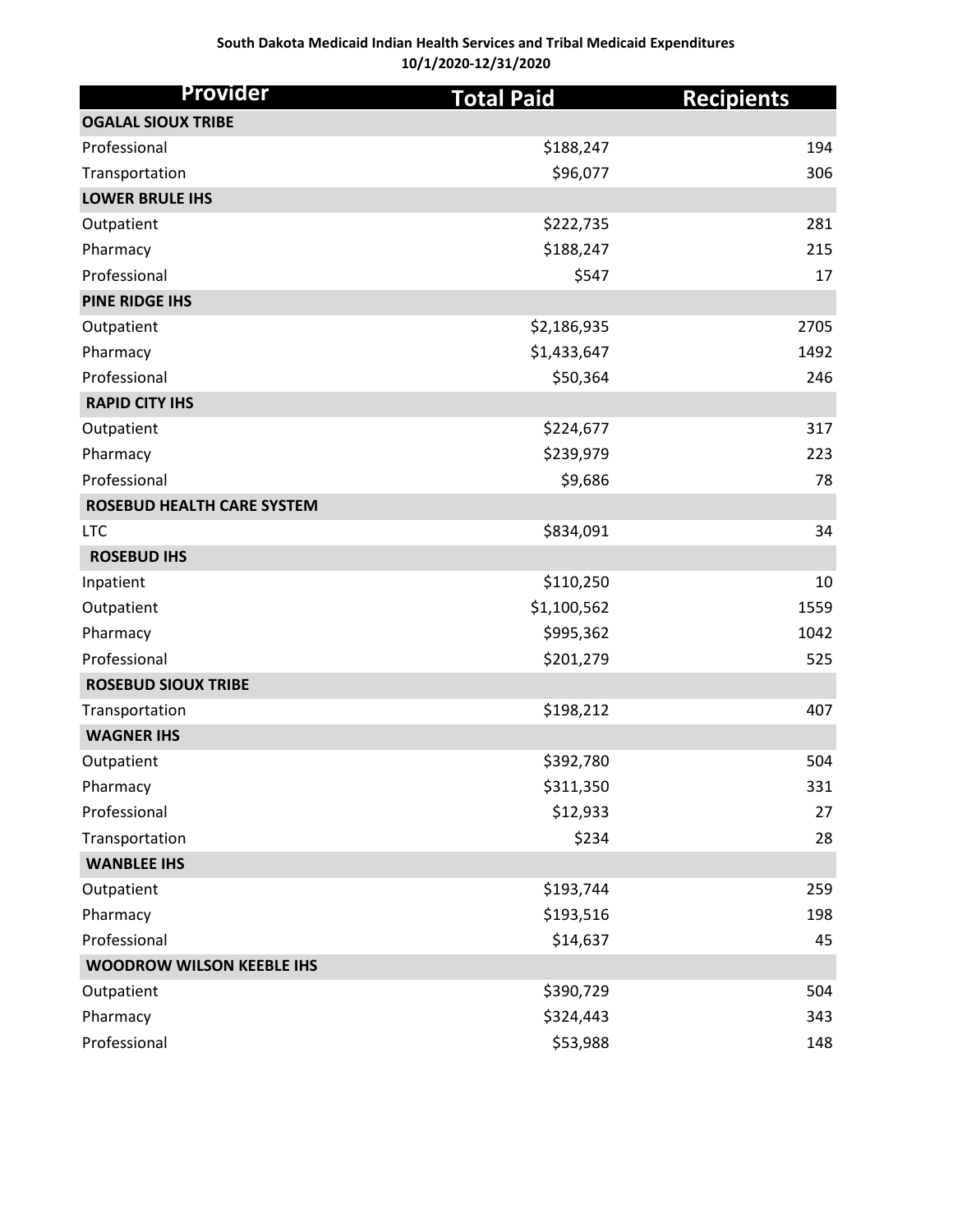### **Medicaid Non-Emergency Medical Transportation (NEMT) Expenditures 10/01/2020 - 12/31/2020 As Of 01/04/2021**

| <b>Cheyenne River Sioux Tribe</b>       |                                |                   |                              |
|-----------------------------------------|--------------------------------|-------------------|------------------------------|
| <b>Name of Provider</b>                 | City                           | <b>Total Paid</b> | <sup>*</sup> # of Recipients |
| CHEYENNE RIVER SUPPORT SERVICES         | <b>EAGLE BUTTE</b>             | \$652.93          |                              |
| <b>TAKINI SCHOOL</b>                    | <b>HOWES</b>                   | \$0.00            | $\mathbf 0$                  |
| <b>Tribal Totals</b>                    |                                | \$652.93          | 6                            |
|                                         | <b>Crow Creek Sioux Tribe</b>  |                   |                              |
| <b>Name of Provider</b>                 | City                           |                   | Total Paid * # of Recipients |
| <b>CROW CREEK TRIBAL HEALTH</b>         | FT THOMPSON                    | \$0.00            |                              |
| CROW CREEK SIOUX TRIBE - FINANCE OFFICE | FT THOMPSON                    | \$0.00            | $\mathbf 0$                  |
| CROW CREEK DISTRICT BUSINESS COMMITTEE  | PUKWANA                        | \$0.00            | 0                            |
| <b>Tribal Totals</b>                    |                                | \$0.00            | 0                            |
|                                         | <b>Lower Brule Sioux Tribe</b> |                   |                              |
| <b>Name of Provider</b>                 | City                           | <b>Total Paid</b> | $*$ # of Recipients          |
| <b>OKIYA FUND</b>                       | <b>LOWER BRULE</b>             | \$0.00            | 0                            |
| <b>Tribal Totals</b>                    |                                | \$0.00            | 0                            |
|                                         | <b>Oglala Sioux Tribe</b>      |                   |                              |
| <b>Name of Provider</b>                 | City                           | <b>Total Paid</b> | * # of Recipients            |
| <b>PASS CREEK DISTRICT</b>              | <b>ALLEN</b>                   | \$0.00            | 0                            |
| OGLALA LAKOTA COUNTY SCHOOL DISTRICT    | <b>BATESLAND</b>               | \$0.00            | $\mathbf 0$                  |
| LAST CHILD SUNDANCE ASSN.               | <b>KYLE</b>                    | \$0.00            | 0                            |
| <b>MEDICINE ROOT DISTRICT</b>           | <b>KYLE</b>                    | \$552.00          | $\mathbf{1}$                 |
| WOUNDED KNEE DISTRICT                   | <b>MANDERSON</b>               | \$200.00          | 0                            |
| WOUNDED KNEE DISTRICT SCHOOL            | <b>MANDERSON</b>               | \$0.00            | $\mathbf 0$                  |
| LACREEK DISTRICT CAP OFFICE             | <b>MARTIN</b>                  | \$67.50           | $\mathbf{1}$                 |
| LONEMAN SCHOOL                          | OGLALA                         | \$0.00            | $\mathbf 0$                  |
| OGLALA DISTRICT SERVICE CENTER          | <b>OGLALA</b>                  | \$0.00            | 0                            |
| LAKOTA OYATE WAKANYEJA OWICAKIYAPI      | PINE RIDGE                     | \$0.00            | $\mathbf 0$                  |
| <b>OGLALA SIOUX TRIBE</b>               | <b>PINE RIDGE</b>              | \$17,859.98       | 209                          |
| OGLALA SIOUX TRIBE - HEALTH ADMIN       | PINE RIDGE                     | \$0.00            | $\mathbf 0$                  |
| OST CSBG                                | PINE RIDGE                     | \$0.00            | 0                            |
| PINE RIDGE VILLAGE DISTRICT             | PINE RIDGE                     | \$0.00            | $\mathbf 0$                  |
| WAKPAMNI DISTRICT SERVICE CENTER        | PINE RIDGE                     | \$0.00            | 0                            |
| OGLALA SIOUX TRIBE - ENERGY & HOUSING   | PINE RIDGE                     | \$0.00            | 0                            |
| PORCUPINE DISTRICT                      | PORCUPINE                      | \$3,936.60        | 24                           |
| PORCUPINE SCHOOL                        | <b>PORCUPINE</b>               | \$0.00            | 0                            |
| CRAZY HORSE SPEC ED DEPT                | WANBLEE                        | \$0.00            | 0                            |
| <b>EAGLE NEST DISTRICT</b>              | WANBLEE                        | \$0.00            | 0                            |
| HORSE CREEK COMMUNITY                   | <b>WHITE RIVER</b>             | \$0.00            | 0                            |
| WOUNDED KNEE COMMUNITY                  | <b>WOUNDED KNEE</b>            | \$0.00            | $\overline{0}$               |
| <b>Tribal Totals</b>                    |                                | \$22,616.08       | 235                          |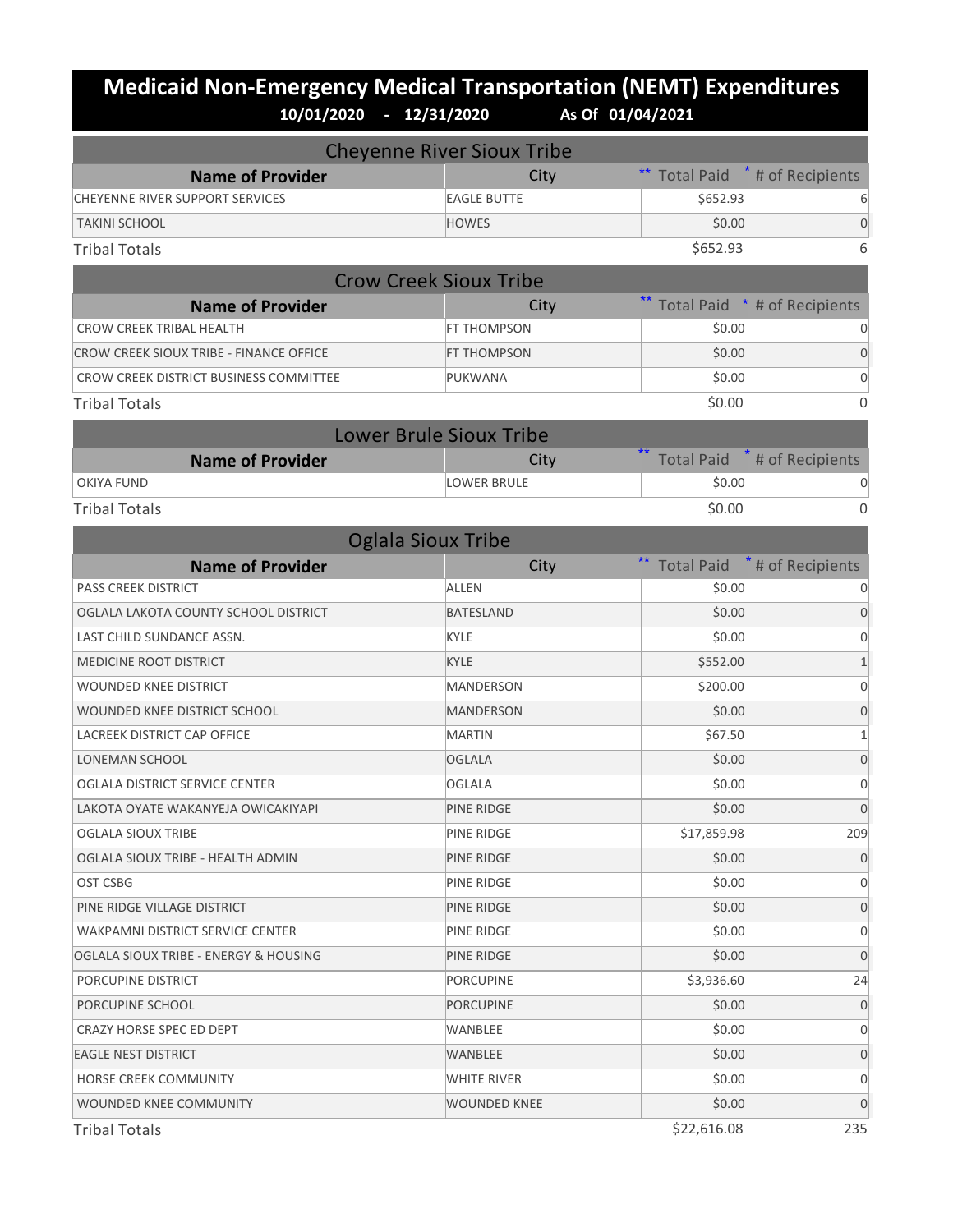# **Medicaid Non-Emergency Medical Transportation (NEMT) Expenditures 10/01/2020 - 12/31/2020 As Of 01/04/2021**

| <b>Rosebud Sioux Tribe</b>                 |                   |             |                              |
|--------------------------------------------|-------------------|-------------|------------------------------|
| <b>Name of Provider</b>                    | City              | $***$       | Total Paid * # of Recipients |
| <b>ANTELOPE COMMUNITY</b>                  | <b>MISSION</b>    | \$0.00      | 0                            |
| SGU TIWAHE GLU KINI PI                     | <b>MISSION</b>    | \$0.00      | $\Omega$                     |
| SICANGU CHILD AND FAMILY SERVICES          | <b>MISSION</b>    | \$0.00      | $\Omega$                     |
| SINTE GLESKA UNIVERSITY TIWAHE GLU KINI PI | <b>MISSION</b>    | \$0.00      | $\Omega$                     |
| SPOTTED TAIL CHILDREN'S HOME               | <b>MISSION</b>    | \$0.00      | $\Omega$                     |
| <b>BLACK PIPE COMMUNITY</b>                | <b>NORRIS</b>     | \$0.00      | $\Omega$                     |
| PARMELEE COMMUNITY                         | PARMELEE          | \$0.00      | $\Omega$                     |
| ROSEBUD SIOUX TRIBE - COMMUNITY SERVICES   | <b>ROSEBUD</b>    | \$10,021.64 | 162                          |
| ROSEBUD SIOUX TRIBE - EDUCATION DEPT       | <b>ROSEBUD</b>    | \$1,915.80  | 8                            |
| ROSEBUD SIOUX TRIBE HEAD START PROGRAM     | <b>ROSEBUD</b>    | \$0.00      | $\Omega$                     |
| SINTE GLESKA OYATE TRANSPORTATION          | <b>ROSEBUD</b>    | \$0.00      | $\Omega$                     |
| SAINT FRANCIS INDIAN SCHOOL                | <b>ST FRANCIS</b> | \$0.00      | $\Omega$                     |
| <b>Tribal Totals</b>                       |                   | \$11,937.44 | 170                          |

| <b>Sisseton Wahpeton Oyate</b> |                       |        |                                 |
|--------------------------------|-----------------------|--------|---------------------------------|
| <b>Name of Provider</b>        | City                  |        | ** Total Paid * # of Recipients |
| <b>BIG COULEE DISTRICT</b>     | <b>AGENCY VILLAGE</b> | \$0.00 |                                 |
| <b>BUFFALO LAKE DISTRICT</b>   | <b>AGENCY VILLAGE</b> | \$0.00 |                                 |
| EARLY CHILDHOOD INTERVENTION   | <b>AGENCY VILLAGE</b> | \$0.00 | $\Omega$                        |
| <b>OLD AGENCY DISTRICT</b>     | <b>AGENCY VILLAGE</b> | \$0.00 | $\Omega$                        |
| SWO ELDERLY AFFAIRS PROGRAM    | <b>AGENCY VILLAGE</b> | \$0.00 |                                 |
| <b>LAKE TRAVERSE DISTRICT</b>  | <b>SISSETON</b>       | \$0.00 | $\Omega$                        |
| <b>Tribal Totals</b>           |                       | \$0.00 | 0                               |

| <b>Standing Rock Sioux Tribe</b>           |                   |        |                                        |
|--------------------------------------------|-------------------|--------|----------------------------------------|
| <b>Name of Provider</b>                    | City              |        | <b>**</b> Total Paid * # of Recipients |
| <b>BEAR SOLDIER DISTRICT</b>               |                   | \$0.00 | $\Omega$                               |
| ROCK CREEK GRANT SCHOOL                    | <b>BULLHEAD</b>   | \$0.00 | $\Omega$                               |
| STANDING ROCK EARLY CHILDHOOD              | <b>FORT YATES</b> | \$0.00 | $\Omega$                               |
| STANDING ROCK SIOUX TRIBE - 0-5 HEAD START | <b>FT YATES</b>   | \$0.00 | $\Omega$                               |
| <b>STANDING ROCK SIOUX TRIBE - HEALTH</b>  | <b>FT YATES</b>   | \$0.00 | $\Omega$                               |
| <b>Tribal Totals</b>                       |                   | \$0.00 | $\Omega$                               |

| <b>Yankton Sioux tribe</b>      |               |        |                                |
|---------------------------------|---------------|--------|--------------------------------|
| <b>Name of Provider</b>         | City          |        | ** Total Paid *# of Recipients |
| <b>ST PAUL'S CHURCH</b>         | <b>MARTY</b>  | \$0.00 | 0                              |
| SOUTH CENTRAL CHILD DEVELOPMENT | <b>WAGNER</b> | \$0.00 | $\Omega$                       |
| YANKTON SIOUX TRIBE             | <b>WAGNER</b> | \$0.00 | 0                              |
| YANKTON SIOUX TRIBE             | <b>WAGNER</b> | \$0.00 | $\Omega$                       |
| <b>Tribal Totals</b>            |               | \$0.00 | $\Omega$                       |